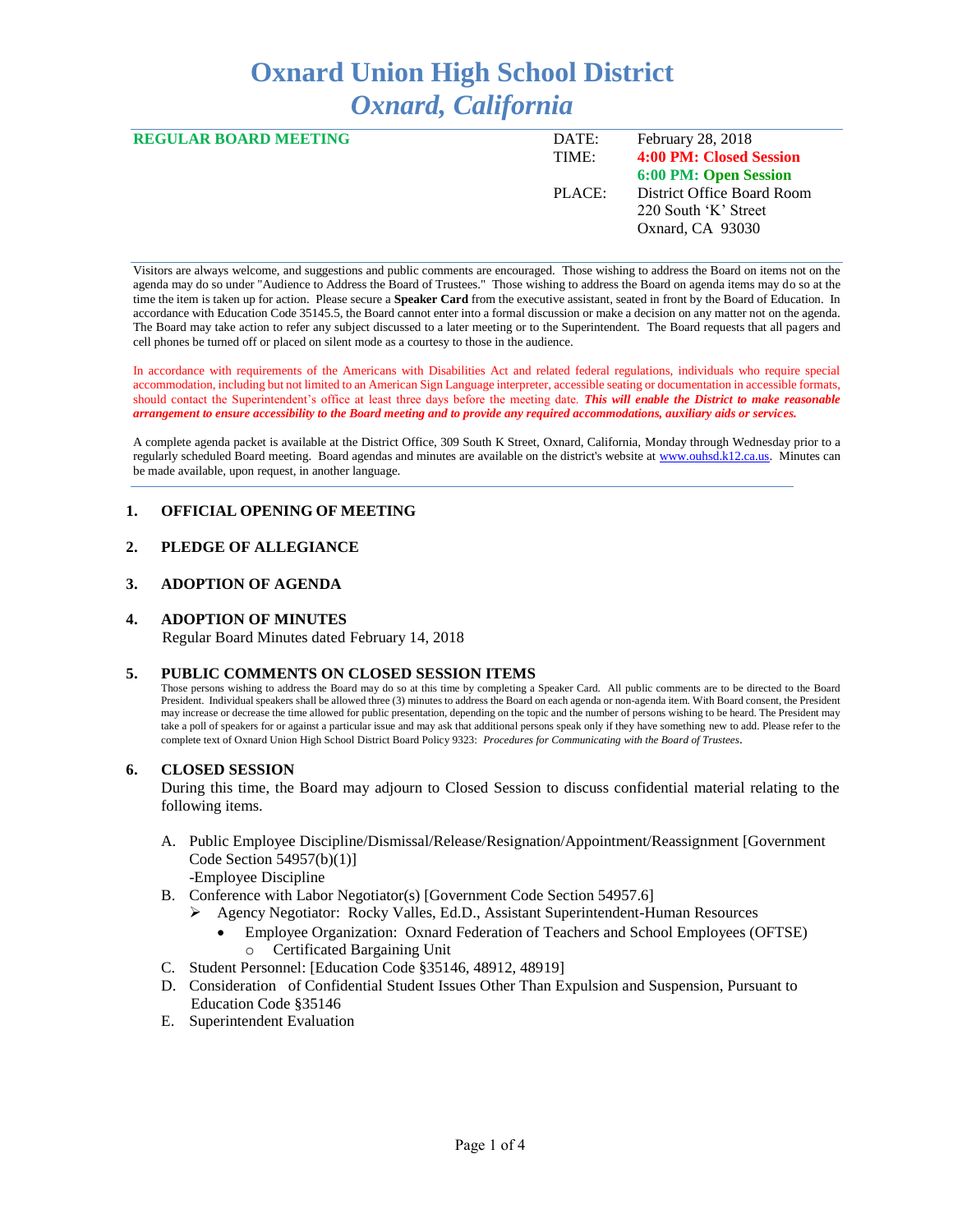Board Meeting Agenda February 28, 2018

> F. Conference with Real Property Negotiator (Govt. Code § 54956.8) PROPERTY: 50-acres of 107.25 acres located at or near 1825 Camino del Sol, Oxnard, CA (southeast corner of N. Rose Ave. and Cesar Chavez Dr.) Ventura County Assessor Parcel No. 214-0-020-595 AGENCY NEGOTIATOR: Sid Albaugh, Assistant Superintendent Business Services Business Services and Dr. Joel Kirschenstein, Consultant Sage Realty Group Inc. NEGOTIATING PARTIES: Brian Edward Maulhardt, as Trustee of the Brian Edward Maulhardt Children's Support Trust UNDER NEGOTIATION: Price and terms of payment G. Conference with Real Property Negotiator (Govt. Code § 54956.8) PROPERTY: Multiple District-owned parcels, including: (1) Bell Ranch Property, Assessor Parcel No. ("APN") 156-0-180-385, Camarillo, California; (2) South of Oxnard High School, APN 183-0-030-180; (3) District Office Campus, 220, 309, and 315 South K Street, Oxnard, CA, APNs 202-0-010-630 & -740; (4) Hueneme Road Adult School, 527 W Hueneme Road, Oxnard,

CA, APN 222-0-082-625; (5) 280 and 300 Skyway Drive, Camarillo, CA, APN 230-0-130-105; and (6) 15 Stearman Street, Camarillo, CA, APN 230-0-130-115 AGENCY NEGOTIATOR: Sid Albaugh, Assistant Superintendent Business Services and Dr. Joel

Kirschenstein, Consultant Sage Realty Group Inc.

NEGOTIATING PARTIES: To be determined

- UNDER NEGOTIATION: Price and terms of payment. H. Conference with Real Property Negotiator (Govt. Code § 54956.8) PROPERTY: 7.6 Acres located 1800 Solar Drive, Oxnard, CA, Ventura County Assessor Parcel No. 213-0-070-045 AGENCY NEGOTIATOR: Sid Albaugh, Assistant Superintendent Business Services and Dr. Joel Kirschenstein, Consultant Sage Realty Group Inc. NEGOTIATING PARTIES: NAI Capital UNDER NEGOTIATION: Price and terms of payment.
- I. Conference with Real Property Negotiator (Govt. Code § 54956.8) PROPERTY: Approximately 3.81 Acres located at 4646 Adolfo Road, Camarillo, CA, Ventura County Assessor Parcel No. 160-0-050-235 AGENCY NEGOTIATOR: Sid Albaugh, Assistant Superintendent Business Services NEGOTIATING PARTIES: Philip Teyssier UNDER NEGOTIATION: Price and terms of payment.

## **7. RECONVENE IN PUBLIC: REPORT ON CLOSED SESSION ACTION**

## **8. PUBLIC COMMENTS TO ADDRESS THE BOARD OF TRUSTEES**

Those persons wishing to address the Board may do so at this time by completing a Speaker Card. All public comments are to be directed to the Board President. Individual speakers shall be allowed three (3) minutes to address the Board on each agenda or non-agenda item. With Board consent, the President may increase or decrease the time allowed for public presentation, depending on the topic and the number of persons wishing to be heard. The President may take a poll of speakers for or against a particular issue and may ask that additional persons speak only if they have something new to add. Please refer to the complete text of Oxnard Union High School District Board Policy 9323: *Procedures for Communicating with the Board of Trustees.*

## **9. ACTION ITEMS**

## **Business Services**

**A.** Consideration of Approval to Award Contract to Isom Advisors for Financial Advisory Services – General Obligation Bond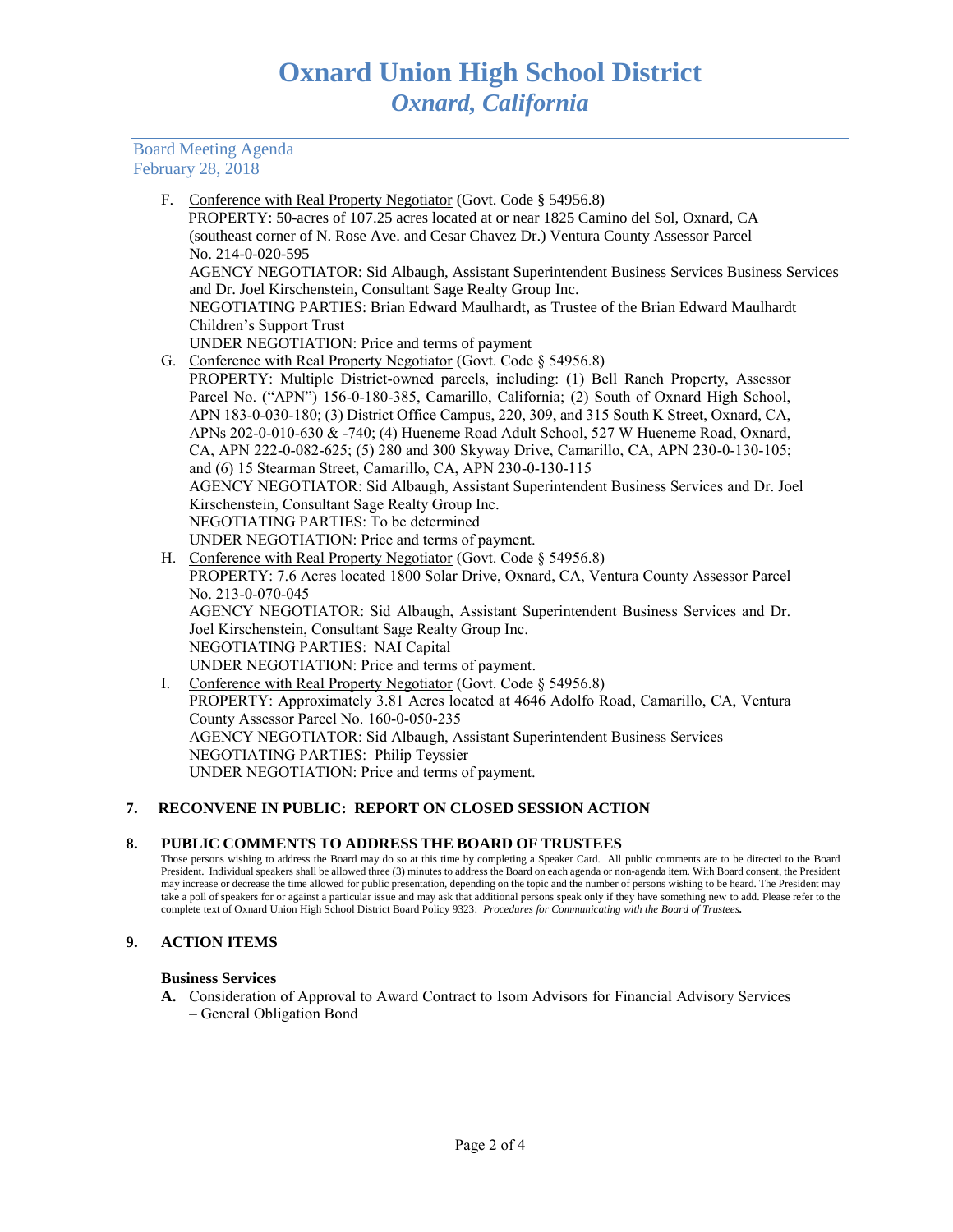Board Meeting Agenda February 28, 2018

## **10. STAFF REPORTS**

- **A.** General Obligation Bond Measure A Update
- **B.** Oxnard-Area High School #8 Site Plan Update- WLC Architects

## **11. FACILITIES WORKSHOP**

- A. Facilities Master Plan
	- a. Funding- Local Bond, Modernization, Measure H, Developer Fees, Redevelopment Fund- Sid Albaugh
	- b. Prioritization Recommendations- Sid Albaugh, PMSM Architects
		- i. Modernization Projects by Site
		- ii. Fire, Life and Safety by Site
		- iii. Other Projects- Stakeholder Input by Site
	- c. Timelines- Sid Albaugh

#### **12. CONSENT CALENDAR**

#### **Business Services**

- A. Consideration of Approval of Purchase Orders and Direct Pays, February 2-15, 2018
- B. Consideration of Approval of a Pool of Firms to Provide Architectural Services for Oxnard Union High School District Facility Projects
- C. Consideration of Approval of Proposal to Provide Engineering and Planning Services by Jensen Design & Survey, Inc. for the Proposed Oxnard Area Growth High School No. 8 Site (Maulhardt Property)
- D. Consideration of Approval of Proposal to Provide Parcel Conveyance, ALTA Survey and Record of Survey Option Services by Jensen Design & Survey, Inc. for the Proposed Oxnard Area Growth High School No. 8 Site (Maulhardt Property)

## **Educational Services**

- E. Consideration of Approval of Non -Public Schools (NPS) Placements, According to the Students' IEP Teams and the Director of Special Education
- F. Consideration of Approval of 2018 Mid-Term Graduates
- G. Consideration of Approval of Memorandum of Understanding Between Oxnard Adult School, Oxnard Union High School District and Emilie Ritchen Elementary School K-5, Oxnard Elementary School District
- H. Consideration of Approval to Award Contract to NIC Partners, Inc. for Wireless Access Point Installation and Maintenance Project RFP/Q #563
- I. Consideration of Approval of New/Revised Course Proposal(s): ASB (Associated Student Body),Guitar Ensemble, Harry Potter, Middle College Mathematics I, Middle College Mathematics II, Applications of Livestock in Ag Science, Sustainable Agriculture - A Biological Approach to Industry Practices, AP Art Colloquium, AP Calculus AB Colloquium, AP Calculus BC Colloquium, AP Chemistry Colloquium, AP English Language and Composition Colloquium, AP European Colloquium, AP Physics Mechanics Colloquium, AP Spanish Language and Culture Colloquium, AP United States History Colloquium
- J. Consideration of Approval of Stipulated Student Expulsions by Agreement of the School Principal, the Student, and the Students' Parent/Guardian, as per Board Policy 5144, Section 22

## **13. ACTION ITEMS**

#### **Business Services**

B. Consideration of Approval of Facilities Project List

#### **14. BOARD REPORT AND COMMUNICATIONS**